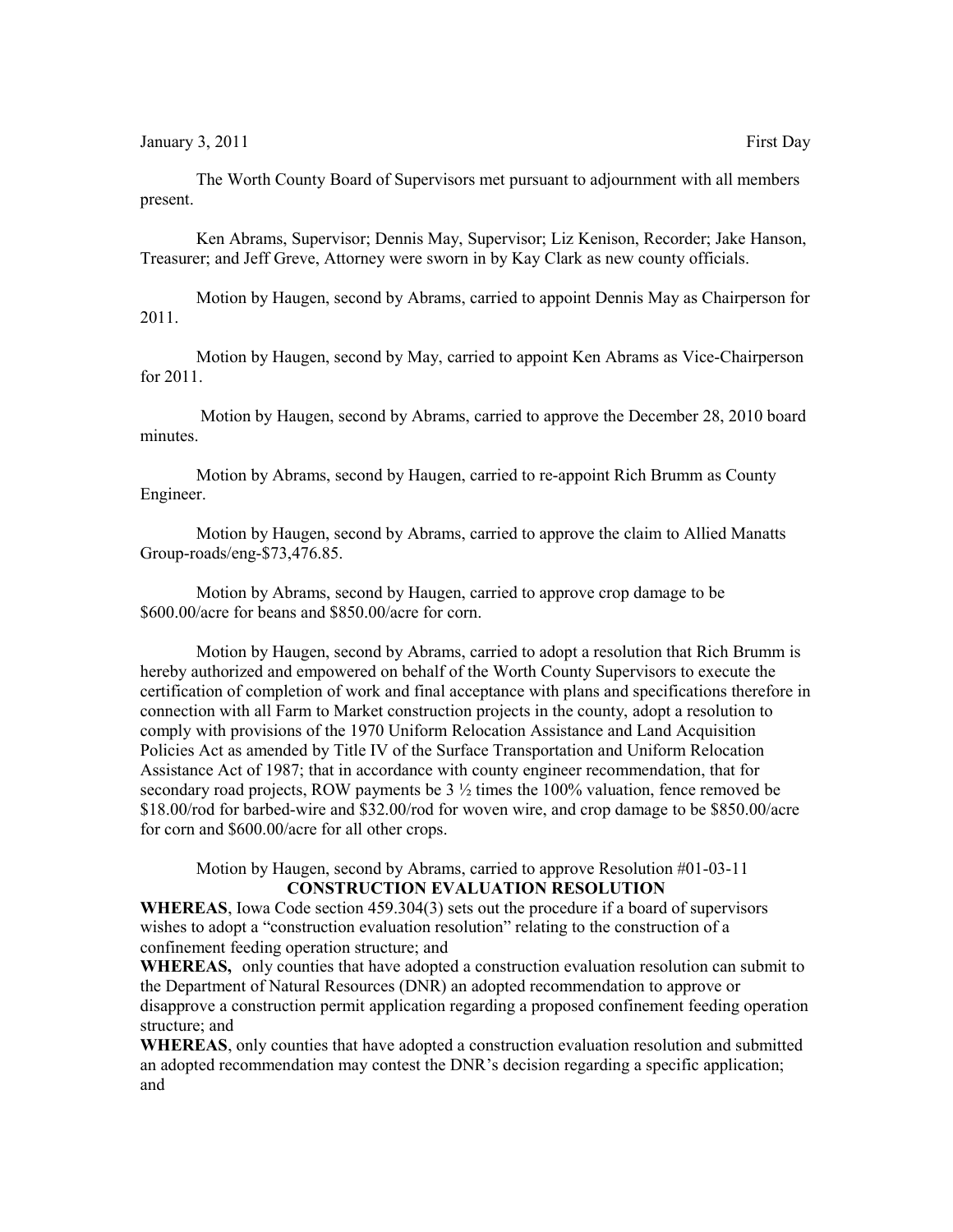**WHEREAS,** by adopting a construction evaluation resolution the board of supervisors agrees to evaluate every construction permit application for a proposed confinement feeding operation structure received by the board of supervisors between February 1, 2011 and January 31, 2012 and submit an adopted recommendation regarding that application to the DNR; and

**WHEREAS,** the board of supervisors must conduct an evaluation of every construction permit application using the master matrix created in Iowa Code section 459.305, but the board's recommendation to the DNR may be based on the final score on the master matrix or may be based on reasons other than the final score on the master matrix;

**NOW, THEREFORE, BE IT RESOLVED BY THE BOARD OF SUPERVISORS OF WORTH COUNTY** that the Board of Supervisors hereby adopts this construction evaluation resolution pursuant to Iowa Code section 459.304(3).

Dennis May Chair, Board of Supervisors Date: 01-03-11

ATTEST: Kay Clark County Auditor Date: 01-03-11

Motion by Abrams, second by Haugen, carried to approve the salary change for Andy Grunhovd to \$41,723.85.

Motion by Abrams, second by Haugen, carried to approve the 2010 Weed Commissioner's report.

Motion by Abrams, second by Haugen, carried to approve that \$11.37 be the hourly rate paid by the courthouse for 2011.

Motion by Haugen, second by Abrams, carried that the Northwood Anchor and Manly Junction Signal be designated the official county newspapers.

Motion by Abrams, second by Haugen, carried to approve the appointment of Teresa Olson as deputy by Liz Kenison, Recorder and Kimberly Anderson, Stephanie Hengesteg, and Amy Jorgensen as deputies by Jake Hanson, Treasurer.

Motion by Haugen, second by Abrams, carried that the following appointments be made: Board of Health (3-year) – Dennis Bartz and Teresa Cooper; Commission of Veteran Affairs (3 year) – Paul Ferley; Weed Commissioner (1-year) – Joy Hendrickson, Jr.; County Medical Examiner (2-year) – Pathology Associates of Mason City; County Welfare Services (3-year) – Sandra Mireles; County Conservation Board (5-year) – Randy Sime; County Eminent Domain Compensation Commission (1-year) – Guy Olson, Michael Romig, Julie Robb, Arlyn McHenry, Lonnie Harris, Clara Helgeland, Dan Low, Ron Sietsema, Randy Hanna, Allan Bratrud, Lowell Kroneman, David Hengesteg, Steve Davidson, Roger Clagett, Earl Trenhaile, Erling Myli, Dick Bruns, David Bang, Roger Rustad, Dennis Faber, Terry Steinmetz, Laura Sabby, Jane Podgorniak, Steve Wise, Arlyn Tenold, Tyson Robb, Ralph Jennings, and Aaron Carman; Worth County Enterprise Zone Commission (3-year) – Ken Abrams, Dave Haugen, and Jean Torgeson; Zoning Board of Adjustment (5-year) – Marvin Bratrud; Civil Service Commission (6-year) – Marvin Martin; Representative for Citizen's Advisory Board-Cherokee MHI (3-year) – Elsie Mechem; Representative for North Iowa Mental Health Center-Mason City (1-year) – Ken